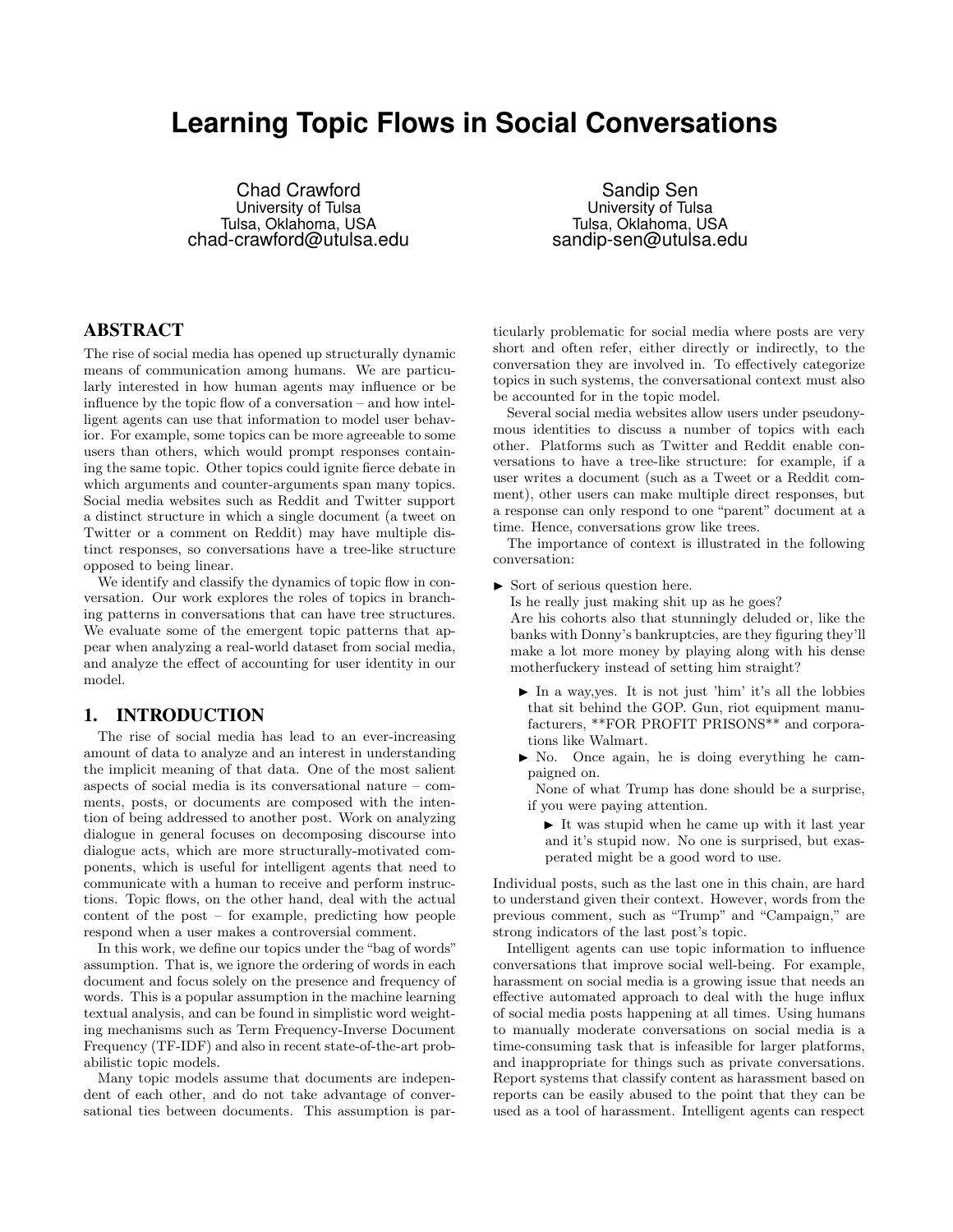the privacy of users while also being efficient and potentially more cost-effective. Such agents could identify topics that encourage it, and directing harassers away from those topics.

Furthermore, topic flow can also be an important factor in understanding the social behavior of users. We are particularly interested in identifying and understanding certain classes of topic flow – do some topics end a conversation, or are there cyclic patterns in topics that can be observed? In situations where agents debate over topics, topic flow can help identify common discussions and the popular arguments/counterarguments involved.

Our work examines the role of topic flow in conversations by learning significant topics using an unsupervised approach. We construct a simple topic model similar to previous models that is designed for tree-like conversations on large social media outlets, and test it on a sample dataset collected from the social media website Reddit. We then analyze emergent topic flow patterns and discuss associated user patterns.

#### 2. RELATED WORK

Understanding human dialogue has been an important challenge in the multi-agent literature for problems such as negotiation [6] or mediation [1]. Dialogue has also been used as a framework for information sharing via argumentation [3]. However, there has been little work on unsupervised methods of clustering conversations. The capability to effectively identify such topics could help improve detection of implicit preferences in recommender systems, for example.

Topic modeling spans a large number of specialized statistical techniques to efficiently and effectively identify significant word associations. Many of these approaches use the bag-of-words model formulation and ignore the ordering of words in documents. In the domain of probabilistic models, topics are often represented as distributions over words.

One of the simplest and earliest techniques of topic modeling is known as the mixture of unigrams model. This model supposes that each document has a single topic generated from a topic multinomial distribution  $\pi$ , and that each topic for  $k = 1, ..., K$  carries a multinomial distribution over words,  $\phi_k$ . The popular approach to fitting a model to data involves finding the maximum likelihood estimate (MLE) of the model to the data.

Early models such as Probabilistic Latent Semantic Analysis (PLSA) extend the unigram mixture model by assuming each document is drawn from an independent distribution over topics [7]. PLSA is a mixed-membership model since each 'sample' has its own distribution over topics. However, PLSA has often been criticized for not being a generative model, and as such it is impossible to infer the topic distribution over new documents. Latent Dirichlet Allocation (LDA) [4] extends PLSA with a Bayesian formalization by adding Dirichlet priors to the topic and word distributions. LDA and its variants have been widely used since the Dirichlet prior can express the variability in topic and word distributions that each document contains.

Analysis of human dialogue has been largely a supervised classification problem of classifying content into "dialogue acts" which may be starting a discussion, responding to an argument, commenting on something, asking or answering a question, etc [10]. Recently, Ritter et al. [9] presented an unsupervised model that learns dialog acts using concepts from LDA. One of the initial models in their work models pure topic transitions using a Markov Chain approach, similar to the model we will present in our paper. A similar work by Yano et al. [11] uses topic modeling for comments on blog posts, which has a tree structure to some extent, but only supports one level of replies. Our model combines both of these works in some sense by allowing a tree-like conversation structure where transitions are solely dependent on the topic of the parent document.

## 3. CONVERSATIONAL TOPIC MODEL

For the sake of simplicity, our topic model assumes that each document is generated from a singular topic. Since comments on social media communities like Twitter and Reddit are short, we believe that there is little loss in the expressibility of the model. Techniques for unigram mixture models with latent topic transition probabilities have been experimented on unsupervised dialogue act modeling [9] and sentence-level document parsing [2]. We adapt the same type of topic model for tree-structured conversations.

We assume that the topic of a reply to a source document is dependent on the source topic. While this does not apply to all types of conversational communities, particular groups – such as those discussing politics – have discussions that are driven by an argument-style nature. In a debate, for example, back-and-forth arguments will often introduce new ideas to support each side's position. While our model does not explicitly take into account the topic of siblings to determine a document's topic, the inference procedure described below will take sibling topics into account, since the shared parent's latent topic is unknown. Replies indirectly influence their sibling's topic.

Let  $\mathcal{D} = \{d_1, \ldots, d_n\}$  be the set of documents that represent a series of independent conversations, and let B be the  $n \times n$  interaction matrix, where  $B_{ij} = 1$  iff  $d_j$  is a response to  $d_i$ . Furthermore, let  $\mathcal{W} = \{w_1, \ldots, w_m\}$  be the set of words used among the documents and  $C$  be the  $n \times m$  conversation matrix, where  $C_{ip}$  represents the number of times  $w_p$  appears in  $d_i$ . Finally, suppose there are K latent topic classes. Documents are generated as follows:

- 1. For the ith document:
	- (a) If it is a root, choose a topic  $z_i \sim \text{Multinomial}(\pi)$
	- (b) If it is a response to  $d_j$ , choose  $z_i \sim \text{Multinomial}(A_{z_j})$
- 2. For each word  $w_p, p = 1, \ldots, N_i$ , the particular word  $w_p \sim \text{Multinomial}(\theta_z)$

Where  $\pi$  is the  $K \times 1$  initial topic distribution vector, A is the  $N \times N$  topic transition matrix, and  $\theta$  is the  $K \times M$  word distribution matrix, where  $\theta_{kp}$  represents the likelihood of drawing  $w_p$  from the kth topic distribution.

#### *Expectation.*

Like the forward-backward algorithm for HMMs, conditional independencies can be exploited to significantly reduce the computational cost of tree inference. We opt to use Pearl's belief propagation algorithm for trees [8], which is an exact inference method that runs in linear time. We refer to our distribution over latent topics as the  $N \times K$  matrix Q. Since expectation is performed on a large number of independent trees, the construction of Q can be highly parallelized.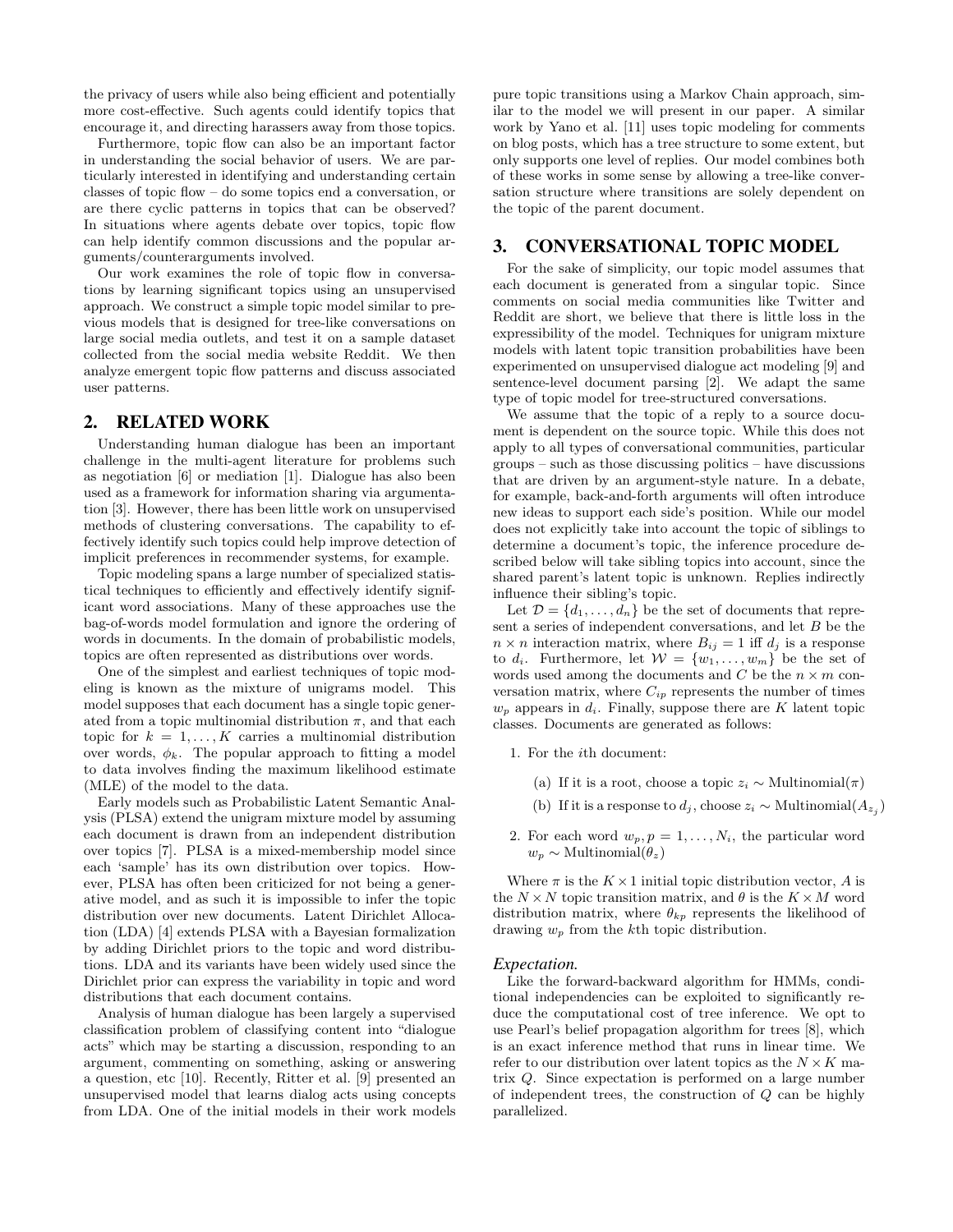

Figure 1: A sample conversation classified using our topic model. Italics represents words with some correlation with the topic, and bold represents a stronger correlation. The percentage on the left of the topic name represents our confidence in the comment having that topic.

#### *Maximization.*

Maximization of the model parameters is similar to the EM implementation in [9]. Given the expectation matrix  $Q$ , the corresponding maximization step is:

$$
\pi_k = \frac{\sum_{i \in S} Q_{ik}}{||S||} \tag{1}
$$

where  $S$  is the set of source documents, that are not a response to any other document in the corpus. Maximization of A and  $\theta$  can be expressed as the matrix equations,

$$
A \propto Q^{\mathsf{T}} B Q, \tag{2}
$$

$$
\theta \propto C^{\mathsf{T}} Q. \tag{3}
$$

Since  $B$  and  $C$  are very sparse, the matrix product equations can be made to be much more efficient.

#### 3.1 User Clustering in a Topic Model

One important aspect of a conversational topic model is its user-oriented nature. The former model assumes that there is a general transition model between topics that each document follows. However, the user that creates a reply will influence what topic they respond with. For example, suppose two users respond to a post about a scene in a film. One user might write a response that focuses on the characters in the scene, while another focuses on the use of camera. We are interested in constructing a topic model that captures the differences between the two users that is equally easy to learn. For this problem, we assume each document in the corpus also has the identity of its author.

It would be ideal to develop a separate transition model for every author of posts in the network. However, the number of parameters needed to specify a transition model is  $K(K +$ 1), for unique  $\pi$  and A parameters. Therefore, we would much more than  $K(K + 1)$  posts from each user to reliably develop a topic transition model. Rather, we assume that user behavior can be clustered in several groups, where each group has consistently similar behaviors. Suppose that there are  $G$  user groups for  $U$  users, and each user is associated with a single group.

We make a simple modification to our model – for each document  $d_i$ , the author  $u_i$  has an associated group,  $g_{u_i}$ . The topic for  $d_i$  is chosen using  $A^{(g_{u_i})}, \pi^{(g_{u_i})}$  as parameters. While the change to the model itself is minimal, we has to dramatically change the inference procedure.

To perform inference on this problem, we need to estimate the marginal latent variable distributions. Unlike the last problem that could be characterized as a singly connected tree, if a single user has two posts inside a single conversation, the problem will lose that singly connected property. General inference on multiply connected networks is generally NP-complete and must be approximated.

One of the most popular methods of approximate inference is Gibbs sampling [5]. Latent variable probabilities are estimated by assigning random initial values to each latent variable, and then repeatedly updating single latent variables by sampling from their conditional probability distribution, given all latent variable assignments. It has been proven that aggregating the observations from this method converges to the true latent variable marginal probability.

However, Gibbs sampling is slow for our model since it is costly to compute conditional probability distributions, and the number of samples needed to produce reliable estimates is high. Instead, we use an approximation method similar to conditioning [8]. This procedure works by breaking the inference problems into two sub-problems. The individual inference problems on computing latent topics and latent usergroup associations are individually singly-connected networks for which inference can be computed exactly. Suppose that  $q(z)$  is the latent topic distribution, and  $r(y)$  is the latent user-group distribution. Then a natural method for estimating the likelihoods would be the iterative process

$$
q^{(n+1)}(z) = \sum_{y \in Y} P(Z, Y) = \sum_{y \in Y} P(Z|Y)P(Y) \tag{4}
$$

$$
=E_{r^{(n)}}[P(Z|Y)]\tag{5}
$$

$$
x^{(n+1)}(y) = \dots = E_{q^{(n+1)}}[P(Y|\Theta, Z)] \tag{6}
$$

until they converge. In this case, the computation of equation 4 can be done by slightly modifying Pearl's message passing algorithm from earlier, and equation 6 can be easily estimated since it is a 1-level tree.

r

If  $q$  or  $r$  are the true marginal distributions, then this equation will compute the exact marginal distribution for the other term.

Empirically, this method converges very quickly when used within the EM algorithm. We have noticed that it converges the slowest for the first step of EM, when parameters are initialized to random values and the latent variable distributions are also random estimates. However, in later steps of the EM algorithm, the error reduces by several magnitudes. The iterative procedure stops when the magnitude of change over both  $q$  and  $r$  falls below the threshold value 0.001.

Maximization is very similar to the previous problem. Let  $T_{ik}^{(g)} = Q_{ik}R_{u_i g}$ , where R is the  $U \times G$  matrix that is drawn from the latest values from  $r$ . Then, the update rules are:

$$
\pi_k^{(g)} \propto \sum_{i \in \mathcal{S}} T_{ik}^{(g)} \tag{7}
$$

$$
A^{(g)} \propto Q^{\mathsf{T}} B T^{(g)\mathsf{T}} \tag{8}
$$

$$
\theta \propto Q^{\mathsf{T}} C \tag{9}
$$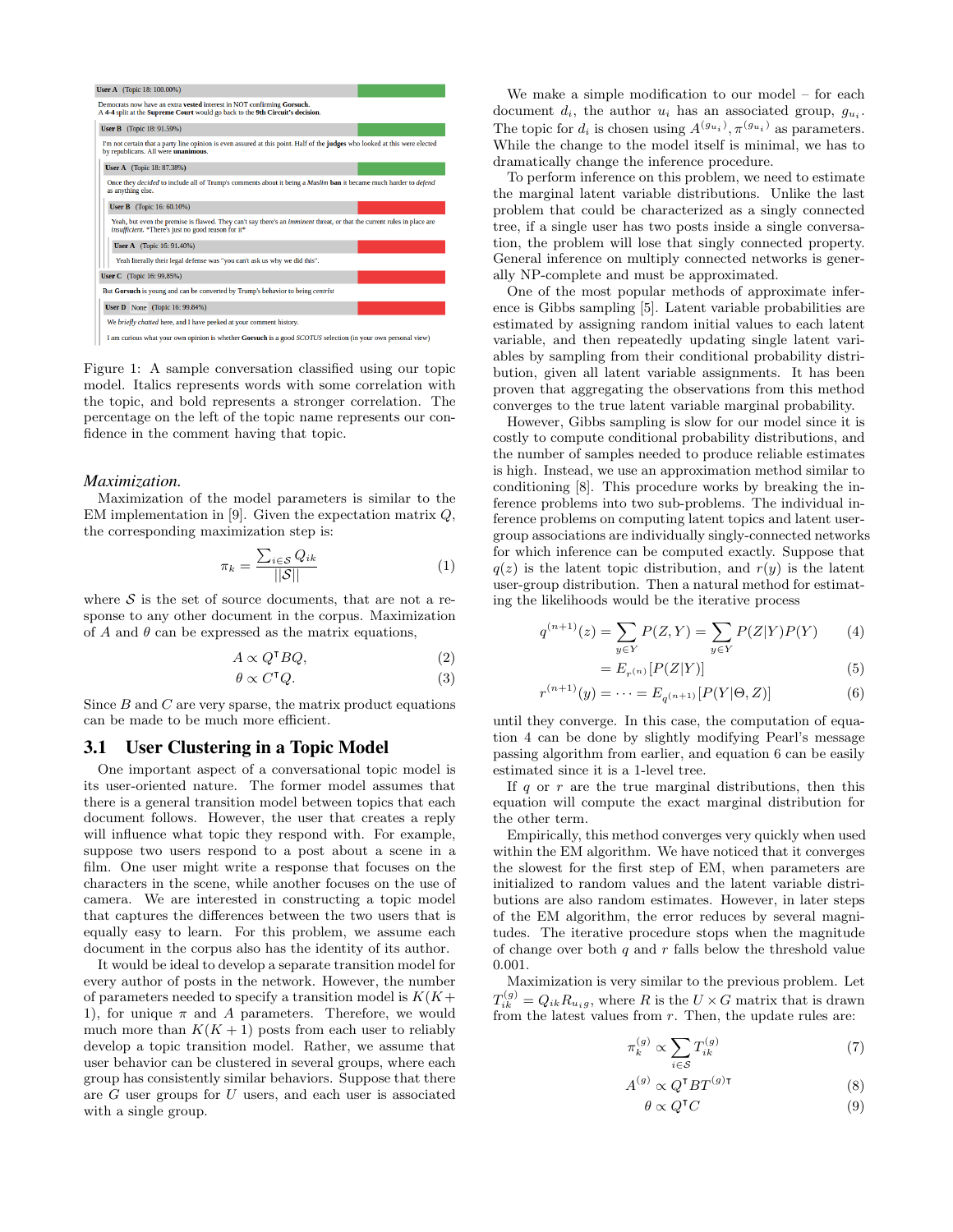The complexity of the maximization update is similar to the original model – but the iterative inference process takes several times longer, since inference must iterate about 4-5 times before converging, after each EM update.

# 4. DATASET

We collected comment data from the social media website  $\text{Reddit}^1$ , which is a link-sharing forum where users can communicate using pseudonymous identities. Reddit hosts a number of communities, called "subreddits", where discussions can focus on particular subjects such as science, politics or hobbies. Our work focuses on the POLITICS subreddit, which is a general discussion forum for US politics.

We chose Reddit because it encapsulates many features of conversation-based topic flow that we were interested in modeling: communities like POLITICS are very issue-driven, and topics can be identified by a set of key words. Furthermore, these communities are strongly discussion-oriented, and conversations can span many replies and go into some depth. Finally, Reddit's social network structure is strongly associated

We scraped approximately 170,000 comments from the most popular posts on Reddit post-inaguration. Conversation trees with 5 or fewer comments in them were removed from the dataset. On Reddit, users are also allowed to disassociate themselves from a comment they authored and can delete a comment completely. These comments, and all subsequent replies, were removed. A conversation on Reddit is a collection of comments that are tied together as replies to each other in some way. We automatically removed any conversations with 3 or fewer comments in them. We filtered out text in the remaining comments by removing common stopwords and stemming all words, which are standard text analysis techniques that can help eliminate noise and avoid having different forms of the same word respectively. Additionally, any extremely common (more than half of the comments) and extremely uncommon (10 or fewer comments) words were filtered out, as a simple measure of reducing noise. On websites like Twitter, the limit on characters often leads to using abbreviations and slang for common terms [9]. Since Reddit has virtually no limit on the length of the comment, we found that such slang and abbreviations were less common and did not do any additional processing. The final Reddit dataset had 130,648 comments and 9,122 words.

In total, there were 4487 conversations in the filtered dataset. Many conversations could span hundreds of comments. However, the length of discussions was fairly short – 'tail' comments that had no subsequent replies composed 65,486 comments which is about half of the dataset.

### 5. EXPERIMENTAL RESULTS

For the simple topic model, we manually tried out several values of K and chose  $K = 30$  empirically. For the usergroup topic model, we found that  $G = 3$  with the same number of topics was the most convincing result.

A sample conversation that was provided to our model is included in Figure 1. Word strengths are computed using the value  $p(z_k|w)$ , where  $z_k$  is the kth topic and w is the word of interest. This probability is ideal since it represents how unique a word is to the topic; the higher  $p(z_k, w)$  is, the more likely that any random document selected containing that word will also be classified with topic  $z_k$ . We can easily compute  $p(z_k|w)$  using Baye's theorem:

$$
p(z_k|w) \propto p(w|z_k)p(z_k) = \theta_{wk} \sum_i Q_{ik}.
$$
 (10)

We will discuss some general statistics about the dataset. There was a large variance in the topic distribution on root and tail topics. Comments under Topic 26 had the highest likelihood of being a root topic at 6%: this topic was mainly about news outlets and Trump. Topic 11 was the least likely to be a root topic at 0.6%, and was mainly about guns.

Topic root likelihoods had little correlation with the number of comments a particular topic had. The topic with the most comments by a far margin had a 2% root topic likelihood, for example. The average "depth" of the conversation also did not have a direct correlation with the root probability. We say that the depth of a conversation is the maximum length of a chain of replies that starts at the root comment. For the guns topic, the average depth of the conversation was about 6.4 comments. The news outlets topic, on the other hand, had an average depth of about 3.7. The depths of other topics varied between 3 and 6.

#### 5.1 Characterizing Topic Flow

We generalize topic flows by aggregating all conversationlevel transition statistics into a directed graph, shown in Figure 2b. Edges on the graph from topic node x to y represent that the likelihood of that transition occurring, as given by the topic transition matrix A, was greater than our threshold parameter  $\gamma$ . We chose to use  $\gamma = 0.01$  since it captured a good part of the network structure while only representing edges that were highly probable of occurring. Larger topic nodes on the network represent those with a high likelihood of transitioning towards themselves.

The topic flow network exhibits several scale-free properties. The probability of transitioning to a new topic from each topic is shown in Figure 2a – the density distribution loosely follows a power-law distribution. "Hub" topics such as topic 27 and 18, which had many incoming edges, also had a large number of outgoing edges and a smaller probability of self-transitioning. Topic 27 was on international politics and military conflict. Topic 18 dealt with the constitutionality of Trump's actions and the US immigration ban. Based on analysis of several different conversations, these topics appeared often because one argument subtree would shift towards these topics, such as discussing Trump's competency as a leader or reacting to distinct incidents.

One of our beliefs about topic flow was that topics would emerge to follow an argument-structured pattern such as "Topic A→Topic B→Topic A". However, in our analysis of all such triples on the data, such a pattern appeared in only about 2.3% of posts. This weakness appears because the topic model only accounts for the appearance of words in a conversation, and not their ordering. For example, in conversations on gun control, it was common to see both sides of an argument assigned the same topic because they both mentioned gun-related words.

#### 5.2 User Trends

We initially focus on particular user trends in the original conversational topic model, and then offer some preliminary discussion on results from the explicit user-grouping model. Even though our dataset represented a small snap-

<sup>1</sup>https://www.reddit.com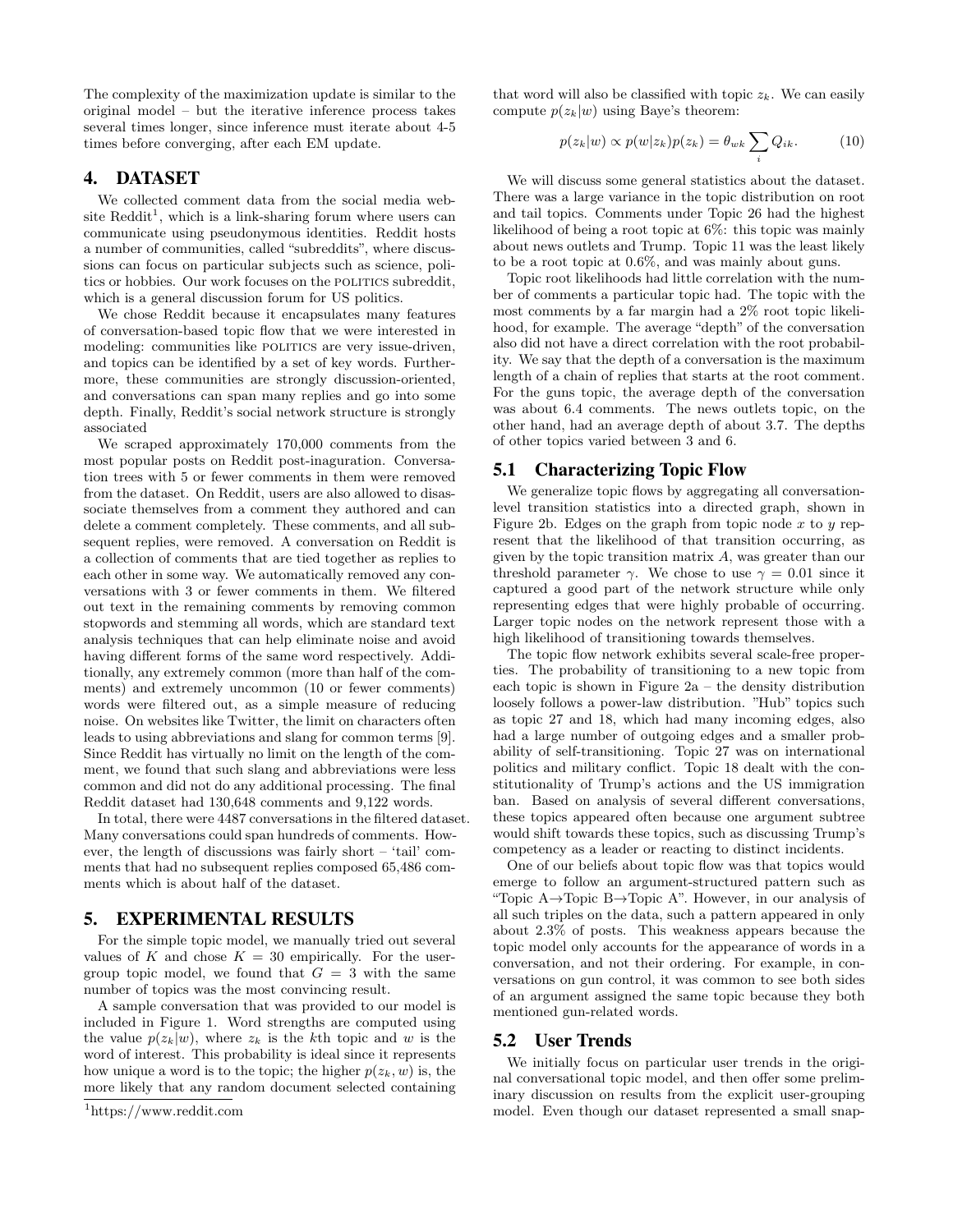**Repetition Likelihood**





(a) Histogram of topics by the likelihood of each topic transitioning to a topic other than itself. The higher frequency near 0.1 indicates that most topics self-loop, while fewer have a higher probability of transitioning to a different topic.

(b) Network visualization. The larger a node is, the more likely it is to transition to itself. Directed edges shown represent high likelihoods of transitioning from topic to topic.

Figure 2: Topic flow network



Figure 3: Frequency of users posting across a number of topics.

shot of community discussions, approximately one thousand users had participated in 10 or more different conversations. Unexpectedly, users did not consistently speak in one topic during a discussion. In Figure 1, a sample conversation is shown where there is a shift from Topic 18 to Topic 16. Two of the users, User A and User B had comments associated with both topics in their discussion. We observed more often that when a conversation shifted towards another topic, subsequent conversation would remain on the same topic for some time. This is because the nature of our topic model was not granular enough to capture the intricacies of such discussions, and rather captured the main subject of discussion.

Furthermore, users were fairly diverse in the topics they covered. Figure 3 shows the distribution of users by the number of topics that their comments have been attributed with. This was collected among users that had participated at least one in 10 or more conversations, and then aggregating unique topics that they had commented with on 10 randomly sample conversations from those they had participated in. The distribution is similar to a binomial distribution – which suggests that users are less prone to discussing only one subject, but will choose from a range of topics that interest them.

To see if the user-grouping model would perform well on a dataset of this type, we tested it and evaluated the groups formed. Unfortunately, only about 10% of users were strongly correlated with one group (that is, 10% of users had a more than 50% likelihood of being associated with a single group). This is likely because of the similar pattern in how users behaved on this dataset – the majority of replies shared the same topic as their parent, so there was not much